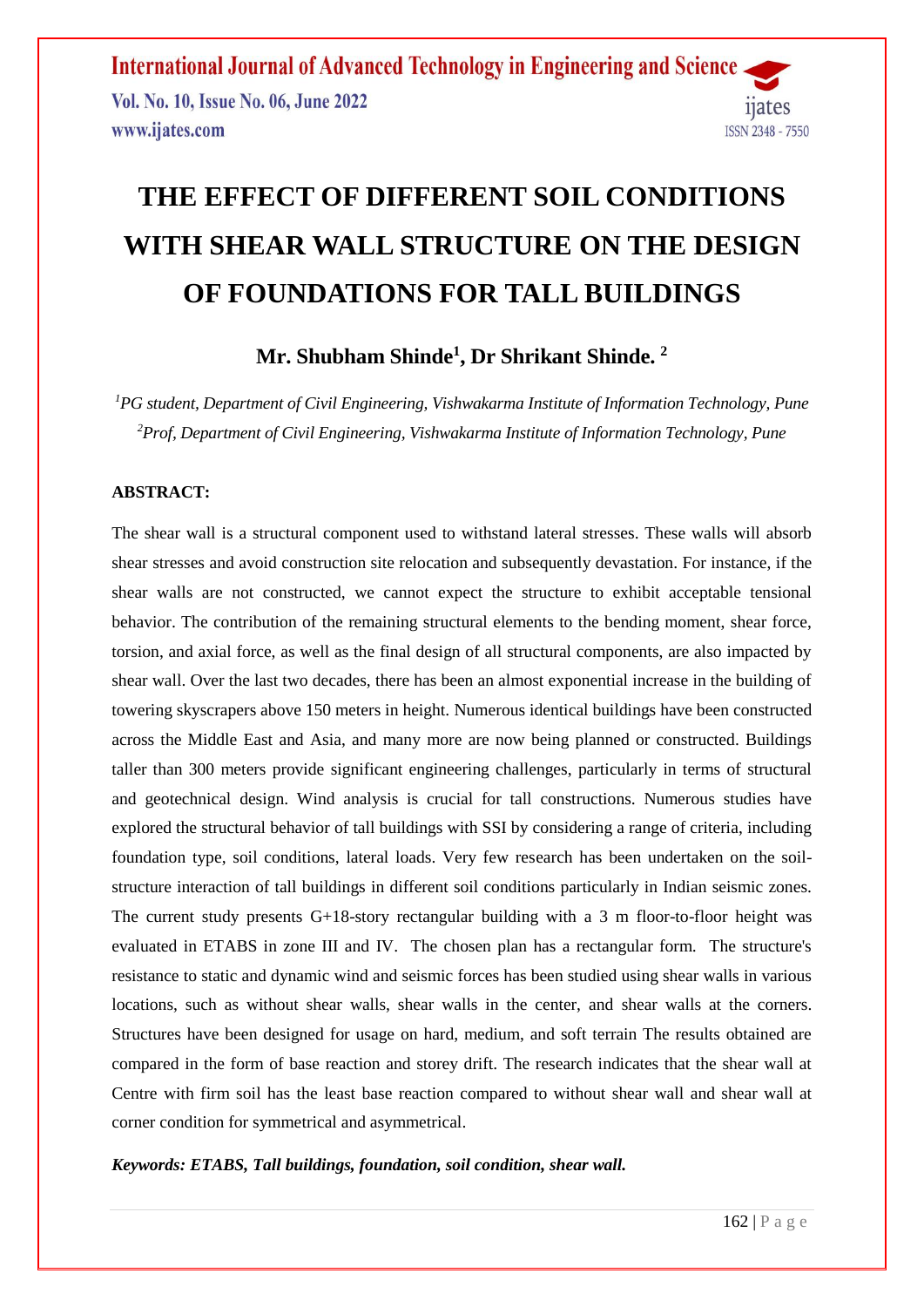#### **I. INTRODUCTION**

#### **TALL BUILDINGS**

The last two decades have seen a remarkable increase in construction of tall buildings in excess of 150m in height, and an almost exponential rate of growth. A significant number of these buildings have been constructed in the Middle East and Asia, and many more are either planned or already under construction. "Super-tall" buildings in excess of 300m in height are presenting new challenges to engineers, particularly in relation to structural and geotechnical design. Wind analysis is important in case of tall buildings. Figure 1 shows the significant growth in the number of such buildings either constructed.Many of the traditional design methods cannot be applied with any confidence since they require extrapolation well beyond the realms of prior experience, and accordingly, structural and geotechnical designers are being forced to utilize more sophisticated methods of analysis and design. In particular, geotechnical engineers involved in the design of foundations for super-tall buildings are increasingly leaving behind empirical methods and are employing state-of-the art methods.

The investigations have been carried out by many researchers on the structural behaviour of tall buildings with SSI by considering many parameters like foundation type, soil conditions, lateral forces, ratio of flexural stiffness of beam and column etc. Very few investigations have been carried out on soil-structure interaction of tall buildings under clayey soil conditions, particularly in Indian seismic zones.



Fig 1: Total number of buildings in excess of 300 m tall

There are a number of characteristics of tall buildings that can have a significant influence on foundation design, including the following:

1. The building weight increases non-linearly with increasing height, and thus the vertical load to be supported by the foundation, can be substantial.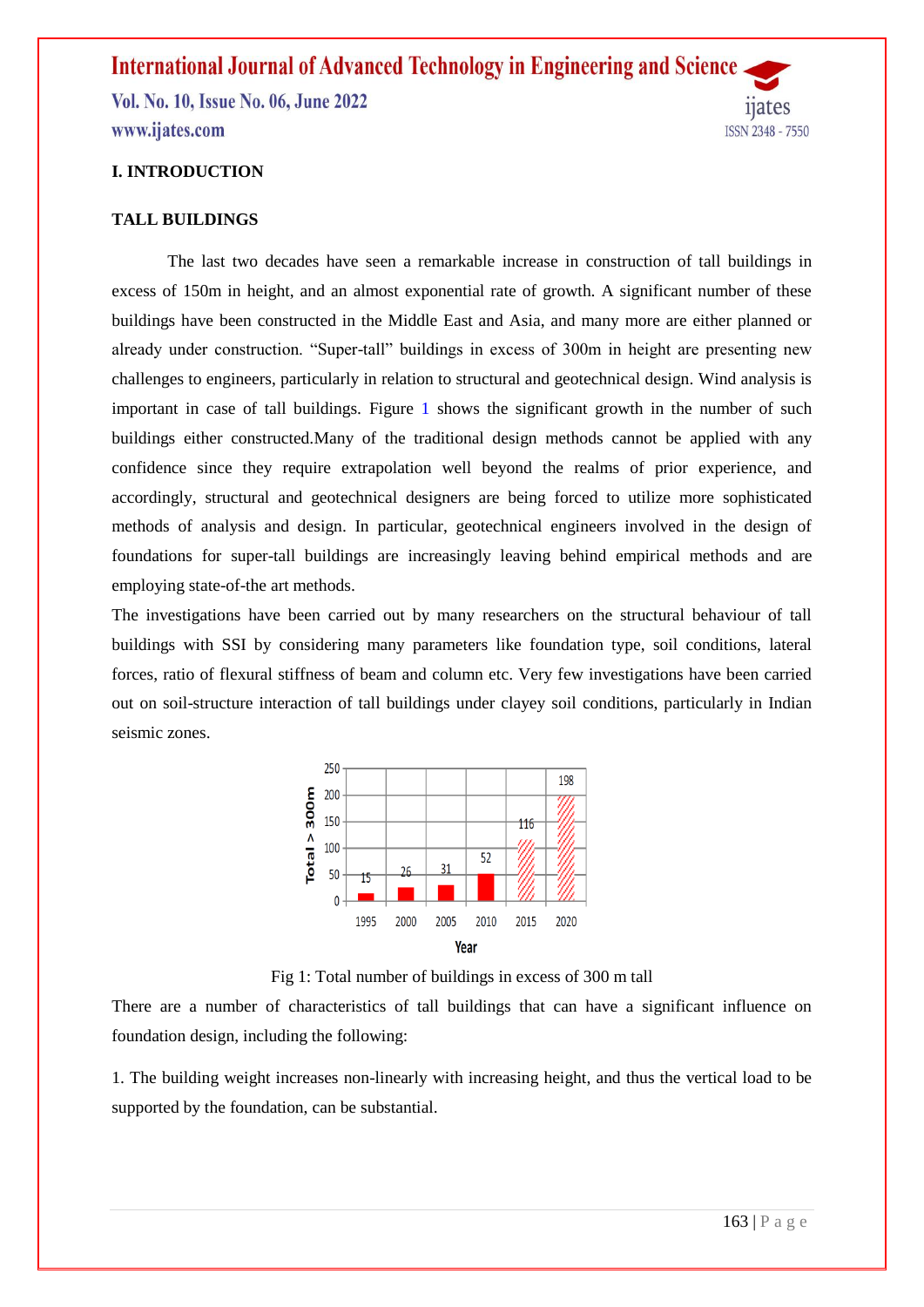2. High-rise buildings are often surrounded by low-rise podium structures which are subjected to much smaller loadings. Thus, differential settlements between the high and low-rise portions need to be controlled.

3. The lateral forces imposed by wind loading, and the consequent moments on the foundation system, can be very high. These moments can impose increased vertical loads on the foundation, especially on the outer piles within the foundation system.

4. The wind-induced lateral loads and moments are cyclic in nature. Thus, consideration needs to be given to the influence of cyclic vertical and lateral loading on the foundation system, as cyclic loading has the potential to degrade foundation capacity and cause increased settlements.



Fig 2: Development of Tall buildings

#### **TYPICAL HIGH-RISE FOUNDATION SETTLEMENTS**

Before discussing details of the foundation process, it may be useful to review the settlement performance of some high-rise buildings in order to gain some appreciation of the settlements that might be expected from two foundation types founded on various deposits. Table 1.1summarizes details of the foundation settlements of some tall structures founded on raft or piled raft foundations. The average foundation width in these cases ranges from about 40m to100m. The results are presented in terms of the settlement per unit applied pressure, and it can be seen that this value decreases as the stiffness of the founding material increases. Some of the buildings supported by piled rafts in stiff Frankfurt clay have settled more than100mm, and despite this apparently excessive settlement, the performance of the structures appears to be quite satisfactory. It may therefore be concluded that the tolerable settlement for tall structures can be well in excess of the conventional design values of 50-65mm. Amore critical issue for such structures may be overall tilt, and differential settlement between the high-rise and low-rise portions of a project.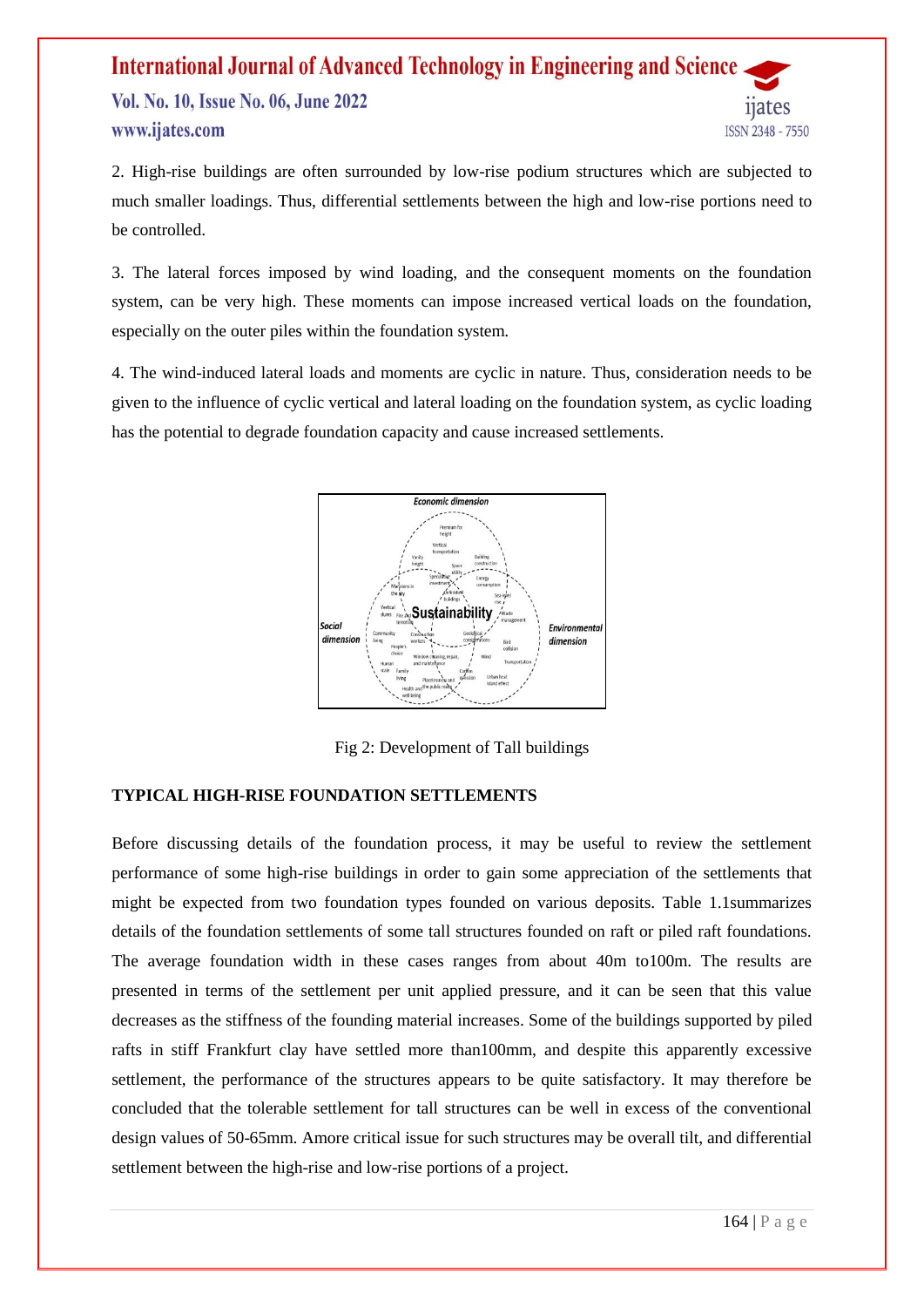| Sr no.         | Foundation type | Founding         | Location        | No. of         | Settlement per |
|----------------|-----------------|------------------|-----------------|----------------|----------------|
|                |                 | condition        |                 | cases          | unit pressure  |
|                |                 |                  |                 |                | mm/MPa         |
|                | Raft            | Stiff clay       | Houston         | $\overline{2}$ | 227-308        |
|                |                 | limestone        | Amman;          | $\overline{2}$ | 25-44          |
|                |                 |                  | Riyadh          |                |                |
| $\overline{2}$ | Piled Raft      | Stiff clay       | Frankfurt       | 5              | 218-258        |
|                |                 | Dense sand       | Berlin; Niigata | $\overline{2}$ | 83-130         |
|                |                 | <b>Weak Rock</b> | Dubai           | 5              | 32-66          |
|                |                 | Limestone        | Frankfurt       | 1              | 38             |

#### Table 1: Examples of Settlement of Tall Structure Foundations

#### **SHEAR WALL**

The lateral forces due to wind and earthquake are generally resisted by the use of shear wall system, which is one of the most efficient methods of maintaining the lateral stability of tall buildings. In practice, shear walls are provided in most of the commercial and residential buildings up to thirty storeys beyond which tubular structures are recommended. Shear walls may be provided in one plane orin both planes. The typical shear wall system with shear walls located in both the planes and subjected to lateral loads.

The shear walls are expected to resist large lateral loads (due to earthquake or wind) that may strike "in-plane" and "out-of- plane" to the wall. The in-plane shear resistance of the shear wall can be estimated by subjecting the wall to the lateral loads.

Sometimes, shear walls are pierced with openings to fulfill the functional as well as architectural requirements of buildings. The structural response of shear wall may be influenced by the presence of openings, depending upon their sizes and their positions. The present study aims to accomplish this task by investigating the different position of shear walls.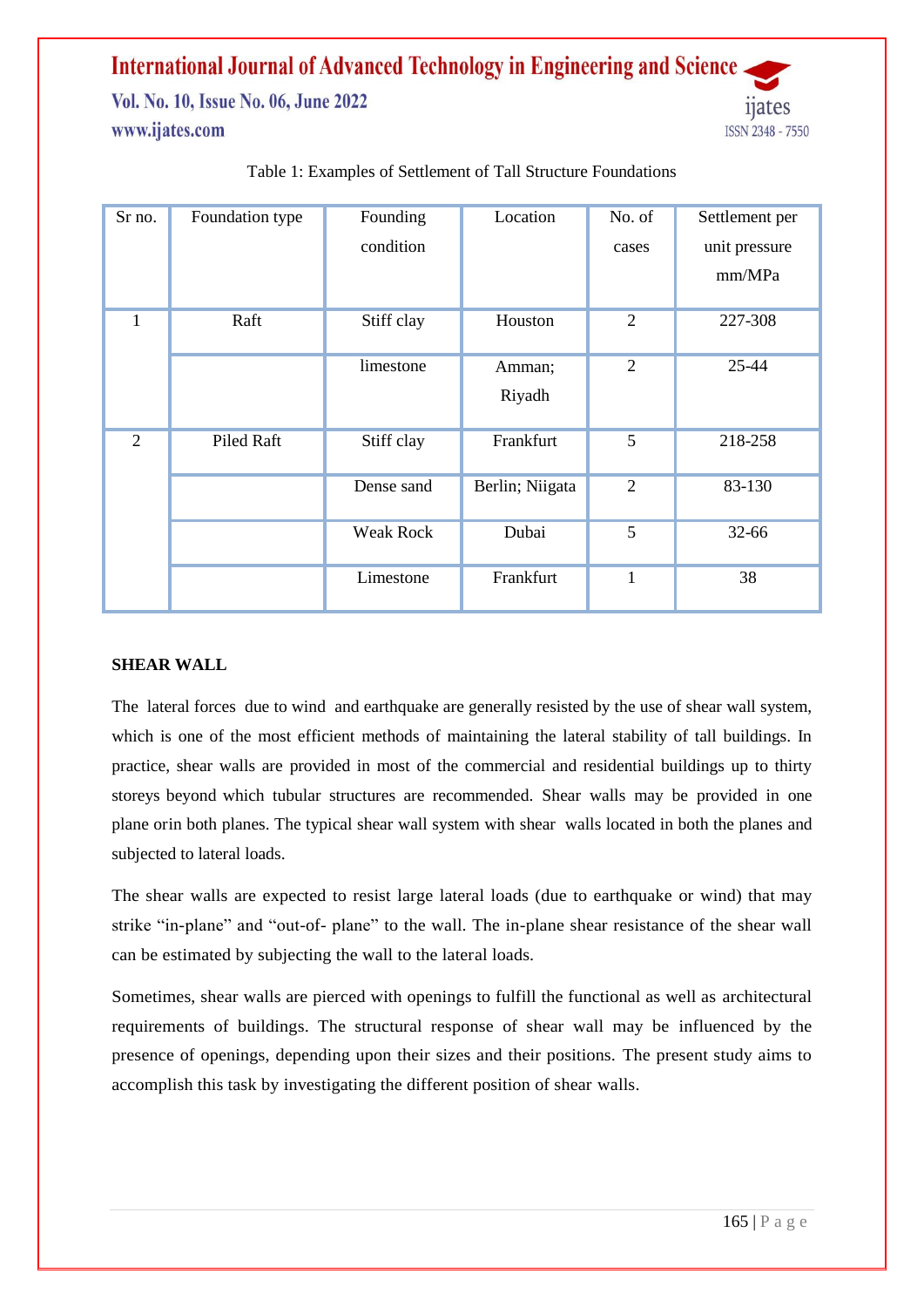The extensive literature review was carried out by referring standard journals, reference books, I.S. codes and conference proceeding. The major work carried out by different researchers is summarized below.

Yin Zhou and Ahsan Kareem In this paper "Gust loading factors for design applications" Wind loads on structures under the buffeting action of wind gusts have been treated traditionally by the "gust loading factor" (GLF) method in most major codes and standards around the world. The equivalent static wind loading used for design is equal to the mean wind force multiplied by the GLF. Although the traditional GLF method can ensure an accurate estimation of the displacement response, it fails to provide a reliable estimate of some other response components. In order to overcome this shortcoming, a more realistic procedure for design loads is proposed in this paper.

Wakchaure M. R., Gawali Sayali In this paper the gust effectiveness factor method takes into account the dynamic properties of the structure, the wind-structure interactions and then determines the wind loads as equivalent static loads. Wind loads are determined based on gust effectiveness factor method. The critical gust loads for design are determined. After the application of calculated wind loads to the building models prepared in finite element software package ETAB's 13.1.1v. Having different shapes are compared in various aspects such as storey displacements, storey drifts, storey shear, axial forces in column etc. Based on the results, conclusions are drawn showing the effectiveness of different shapes of the structure under the effect of wind loads.

K. Vishnu Haritha, Dr.I. Yamini Srivalli , Effect of Wind on Tall Building Frames-Influence of Aspect Ratio In this paper equivalent static method is used for analysis of wind loads on buildings with different aspect ratios. The aspect ratio can be varied by changing number of bays. Aspect ratio 1, 2, 3 were considered for present study. The analysis is carried out using ETAB

B. Dean Kumar and B.L.P. Swami Wind effects on tall building frames-influence of dynamic parameters In this paper the present work, the Gust Effectiveness Factor Method is used, which is more realistic particularly for computing the wind loads on flexible tall slender structures and tall building towers. In this paper frames of different heights are analyzed and studied.

Mohammed Asim Ahmed, Moid Amir, Savita Komur, Vaijainath Halhalli Effect of wind load on tall building in different terrain category In this paper presents displacement occur in different storey due to wind in different terrain category. Three models are analyzing using ETABS 2015 package. Present works provides a good source of information about variation in deflection as height of model changes and percentage change in deflection of same model in different terrain category.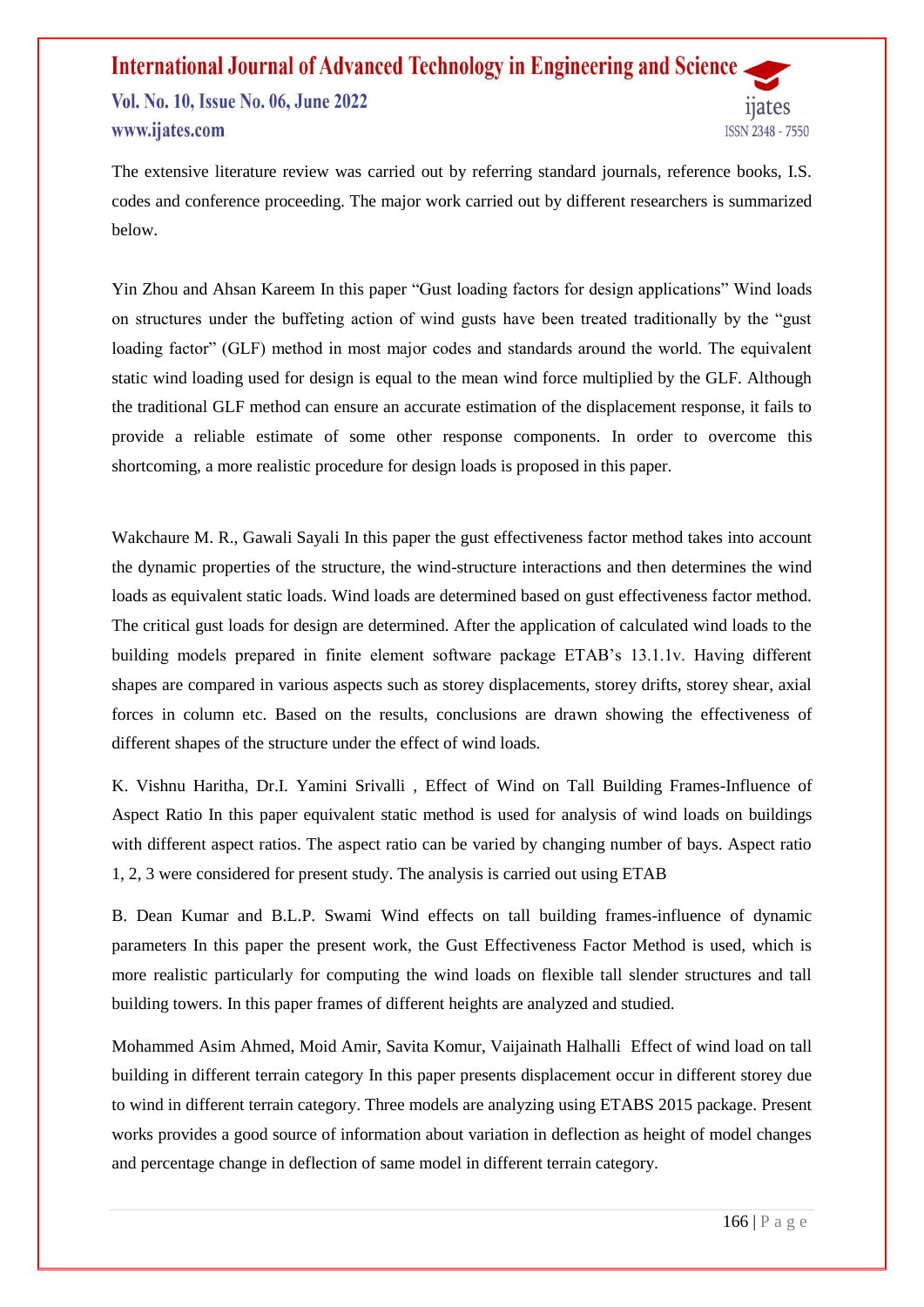SangtianiSuraj, Simon Modeling of spray droplets deformation and breakup In this paper an attempt was made to compare the Performance of the three Structural Systems in all four earthquake zones Base shear, time period, top story displacement, story Drift, seismic weight of structure, and results were compared to arrive the foremost economical structure in a specific Earthquake Zone for a particular plan.

Jadhav A. A., dr. Kulkarni, S. K. Galatage A. A. Comparison of effect of Earthquake and Wind loads on performance of RC framed shear wall building with its different orientation Jadhav A. A., dr. Kulkarni, S. K. Galatage A. A. [10] In this paper a studytherefore main objective is to determine the position of shear walls in multi-storey building. An earthquake load is applied to a building of twenty sixth storied located in zone iii. The analysis is performed using etabs software.

#### **III. METHODOLOGY**

Following is flowchart of work for Project: -



#### **Fig 3: Flowchart**

The aim is to investigate behavior of tall building of non-identical soil conditions on foundation design of tall buildings subjected to wind action.

A study involving dynamic effect of wind load on RC buildings and study the behavior of the buildings. The methodology worked out to achieve the above-mentioned objectives is as follows: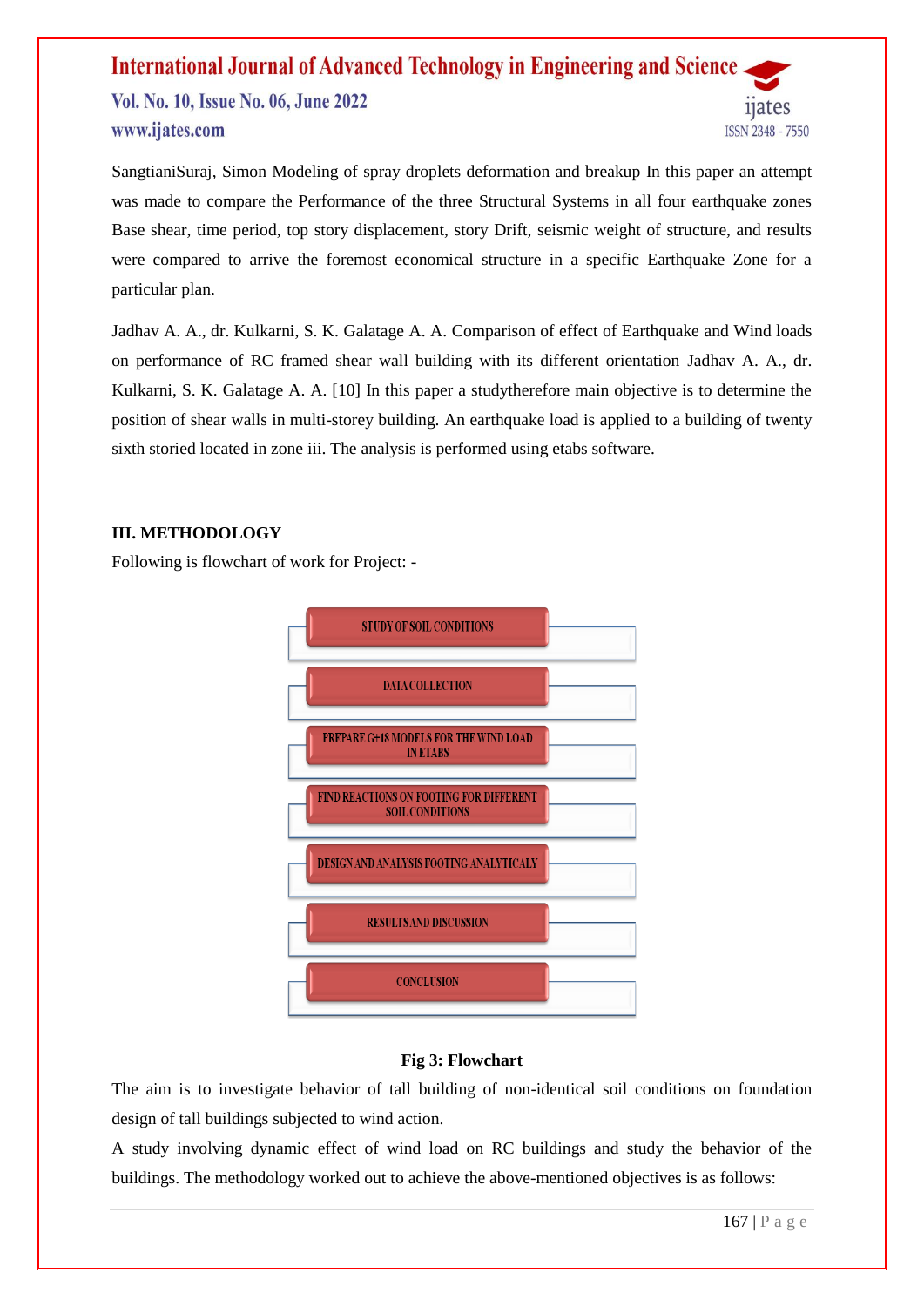Vol. No. 10, Issue No. 06, June 2022 www.ijates.com



1. Compilation of relevant research data from national and international journals, research papers web source, text books, reference books etc to get acquainted with past research.

2. Identification of scope of further research in the high rise buildings subjected to wind effects.

3. Define the scope of specimen for research like height, plan size of building, input parameters from IS code, Material specifications, member specifications etc.

4. The E-TABS software is used to develop 3D model and to carry out the analysis. The lateral loads to be applied on the buildings are based on the Indian standard IS-875-Part 3: 2015.

5. Comparison of results which have significant effects on foundation design of tall building varies as per soil conditions and preparation of discussion summary.

6. Result and discussions.

8. Conclusion will be drawn based on the result of analysis.

#### **IV. PROBLEM STATEMENT**

In this project, a G+18-storey structure of a rectangular building with 3 m floor to floor height has been analysed Non-Linear Dynamic Analysis of Multi-storey R.C.C Buildings using Etabs software in zones III. The plan selected is Rectangular in shape. The structure has been analysed for both static and dynamic wind and earthquake forces. Hard, Medium and soft soil condition has been selected for the structure.

#### **4.1 MODEL DESCRIPTION FOR ANALYSIS:**

#### **Preliminary data required for Analysis**

#### **Table 2: Parameters to be consider for rectangular geometry analysis**

| Sr.               | <b>Parameter</b>        | <b>Values</b>                             |
|-------------------|-------------------------|-------------------------------------------|
| 1.                | Number of stories       | $G+18$                                    |
| $\overline{2}$    | Base to plinth          | 1.5 <sub>m</sub>                          |
| $\overline{3}$ .  | Grade of concrete       | M30                                       |
| 4.                | Grade of steel          | Fe 500                                    |
| 5.                | Floor to Floor height   | 3 <sub>m</sub>                            |
| 6.                | Total height of         | 58 <sub>m</sub>                           |
|                   | <b>Building</b>         |                                           |
| $\overline{\tau}$ | Dead Load               | $1.5$ Kn/m2                               |
| 8.                | <b>Imposed Load</b>     | $4$ Kn/m2                                 |
| 9.                | <b>Assumed City</b>     | Pune                                      |
| 10.               | <b>Basic Wind Speed</b> | $39 \text{ m/s}$                          |
| 11.               | <b>Terrain Category</b> | Type 2                                    |
| 12.               | Frame size              | 18m X 18m building size                   |
| 13.               | Grid spacing            | 6 m grids in X-direction and Y-direction. |
| 14.               | Size of column          | $500$ mm $x$ 500 mm                       |
| 15.               | Size of beam            | 300mm x 500 mm                            |
| 16.               | Depth of slab           | $125 \text{ mm}$                          |

**Table 3: Models**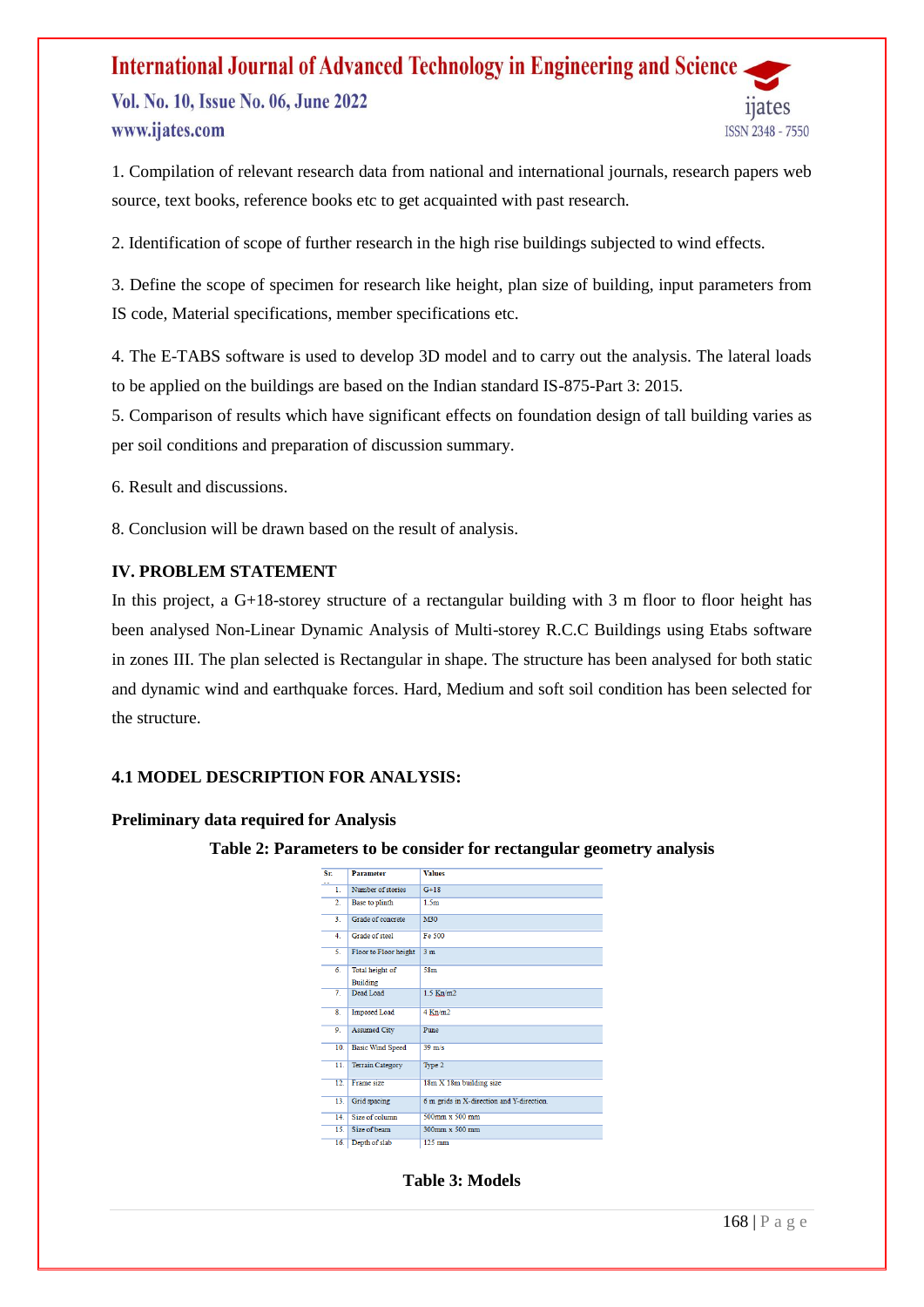Vol. No. 10, Issue No. 06, June 2022 www.ijates.com



| <b>MODEL 1</b>     | G+18 IN SOFT SOIL                        |
|--------------------|------------------------------------------|
| MODEL 2            | G+18 IN MEDIUM SOIL                      |
| MODEL <sub>3</sub> | $G+18$ IN HARD SOIL                      |
| MODEL 4            | G+18 IN SOFT SOIL SHEAR WALL AT MIDDLE   |
| MODEL 5            | G+18 IN MEDIUM SOIL SHEAR WALL AT MIDDLE |
| MODEL 6            | G+18 IN HARD SOIL SHEAR WALL AT MIDDLE   |
| MODEL 7            | G+18 IN SOFT SOIL SHEAR WALL AT CORNER   |
| <b>MODEL 8</b>     | G+18 IN MEDIUM SOIL SHEAR WALL AT CORNER |
| MODEL 9            | G+18 IN HARD SOIL SHEAR WALL AT CORNER   |



FIG 1-SHEAR WALL AT MIDDLE FOR IRREGULAR BUILDING



FIG 2 -WITHOUT SHEAR WALL FOR IRREGULAR BUILDING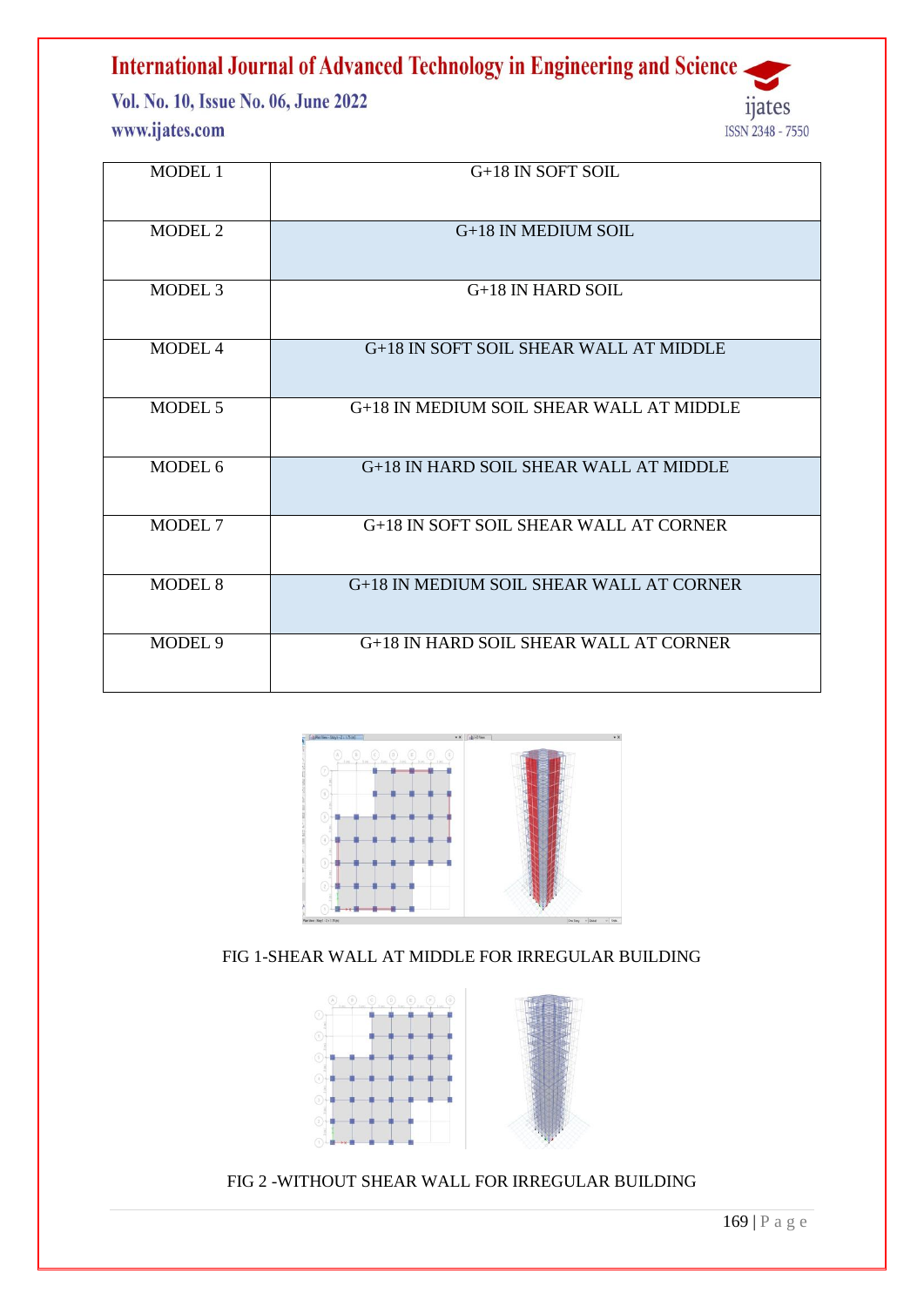Vol. No. 10, Issue No. 06, June 2022 www.ijates.com





FIG 3- WITHOUT SHEAR WALL FOR REGULAR BUILDING



FIG 4 - SHEAR WALL AT FOR REGULAR BUILDING



FIG 5-SHEAR WALL AT CORNER FOR REGULAR BUILDING



FIG 6 -SHEAR WALL AT CORNER FOR REGULAR BUILDING



FIG 7 -SHEAR WALL AT CORNER FOR IRREGULAR BUILDING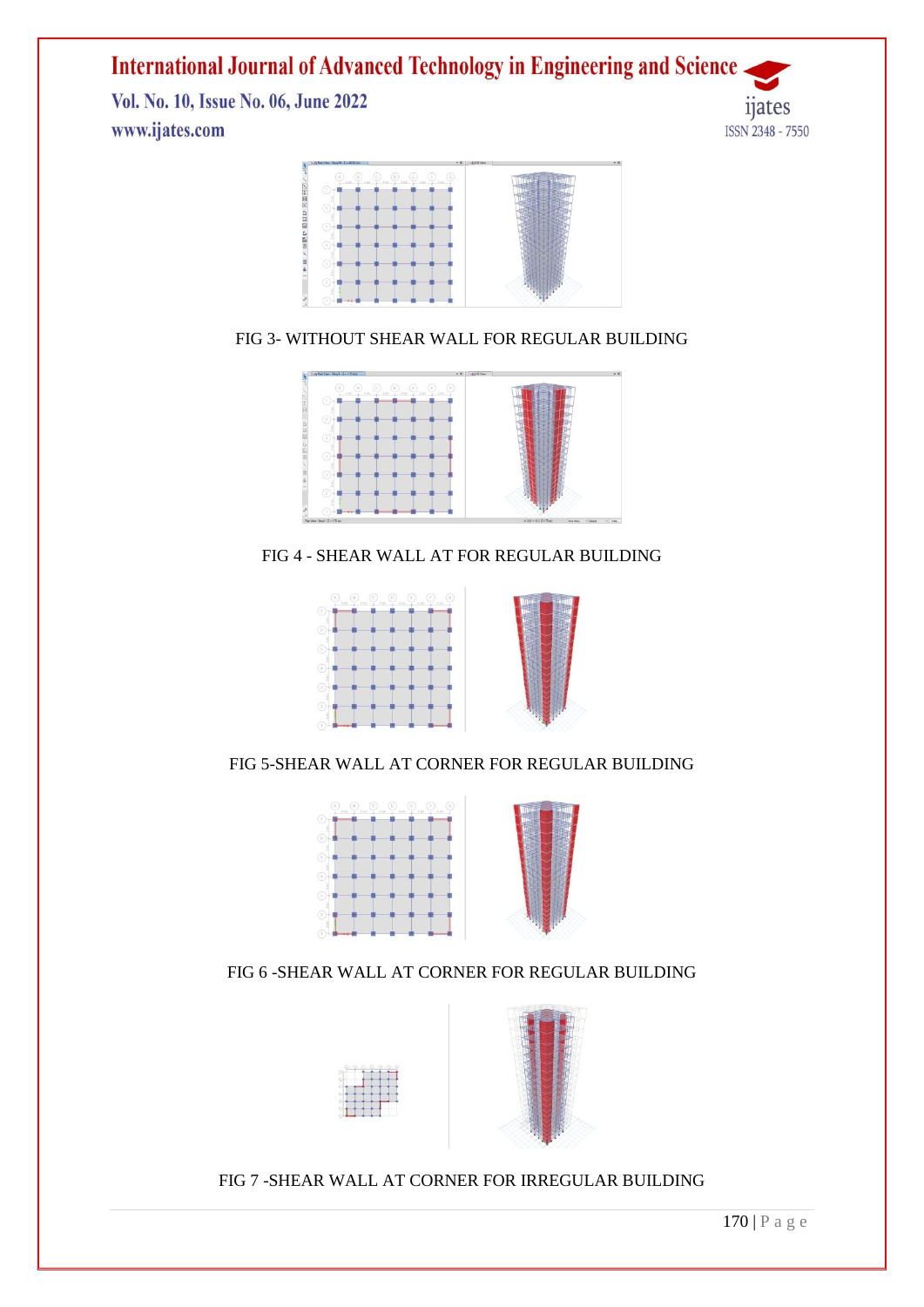#### **V. RESULT AND DISCUSSION**

In this project, a G+18-storey structure of a rectangular building with 3 m floor to floor height has been analysed Non-Linear Dynamic Analysis of Multi-storey R.C.C Buildings using Etabs software in zones III and zone IV. The plan selected is Rectangular in shape. The structure has been analysed for both static and dynamic wind and earthquake forces. Hard, Medium and soft soil condition has been selected for the structure. The finite element method (FEM) is a widely used method for numerically solving differential equations arising in engineering and mathematical modelling. Results are given below:

#### **RESULTS FOR ZONE 3:**

#### **5.1. Design Reaction for soft soil**

| <b>DESIGN REACTION FOR SOFT SOIL IN ZONE 3</b> |                                              |               |               |  |  |
|------------------------------------------------|----------------------------------------------|---------------|---------------|--|--|
|                                                | <b>WITHOUT</b><br><b>SWAT</b><br><b>SWAT</b> |               |               |  |  |
| <b>SOFT</b>                                    | <b>SW</b>                                    | <b>MIDDLE</b> | <b>CORNER</b> |  |  |
| $P_{u \text{ in KN}}$                          | 2580                                         | 2265.41       | 2160.75       |  |  |
| Ast in mm square                               | 1053.6                                       | 1087          | 1022.9        |  |  |

The results of Design Reaction value is for soft soil. Design Reaction value for Without Shear Wall is 2580 KN, Design Reaction value for Shear Wall At Corner 2160.75 KN, and Design Reaction value for soft soil Shear Wall Middle 2265.41 KN.

#### **5.2 Design Reaction for medium soil**

| <b>DESIGN REACTION FOR MEDIUM SOIL IN ZONE 3</b>                                                             |       |         |         |  |  |
|--------------------------------------------------------------------------------------------------------------|-------|---------|---------|--|--|
| <b>WITHOUT</b><br><b>SWAT</b><br><b>SWAT</b><br><b>MIDDLE</b><br><b>CORNER</b><br><b>SW</b><br><b>MEDIUM</b> |       |         |         |  |  |
| $P_{u \text{ in KN}}$                                                                                        | 2152  | 2023.76 | 1892.94 |  |  |
| Ast in mm square                                                                                             | 852.4 | 826.3   | 790     |  |  |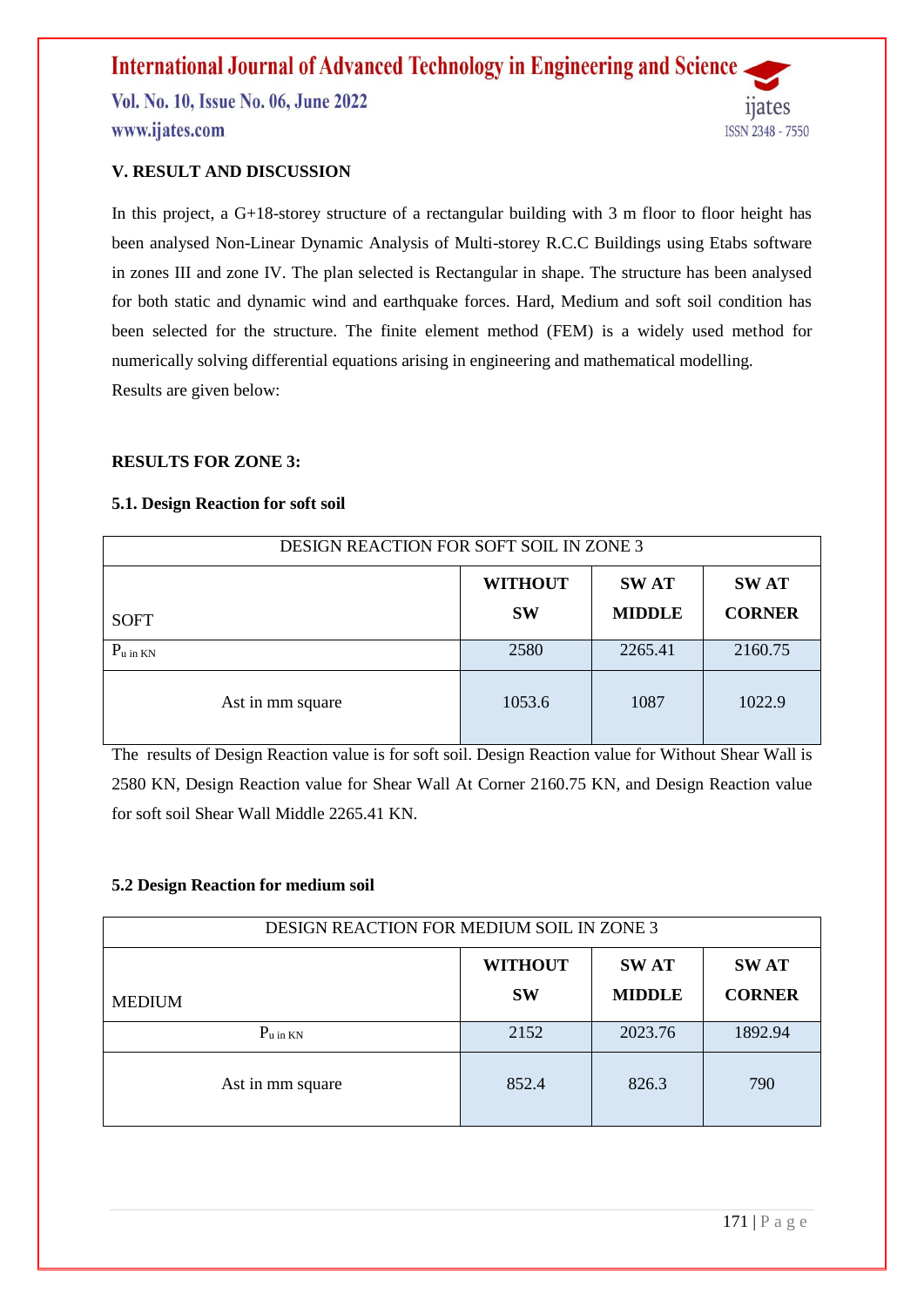The results of Design Reaction value is for medium soil. Design Reaction value for Without Shear Wall is 2152 KN, Design Reaction value for Shear Wall at Corner 1892.94 KN, and Design Reaction value for soft soil Shear Wall Middle 2023.76 KN.

#### **5.3Design Reaction for hard soil**

| <b>DESIGN REACTION FOR HARD SOIL IN ZONE 3</b> |                                                                                             |         |         |  |
|------------------------------------------------|---------------------------------------------------------------------------------------------|---------|---------|--|
| <b>HARD</b>                                    | <b>WITHOUT</b><br><b>SWAT</b><br><b>SWAT</b><br><b>MIDDLE</b><br><b>CORNER</b><br><b>SW</b> |         |         |  |
| $P_u$ in KN                                    | 1993                                                                                        | 1552.05 | 1733.98 |  |
| Ast in mm square                               | 849.9                                                                                       | 722.7   | 718.5   |  |

The results of Design Reaction value is for soft soil. Design Reaction value for Without Shear Wall 1993 KN, Design Reaction value for Shear Wall At Corner 1733.98 KN, and Design Reaction value for Shear Wall Middle 1552.05 KN.

#### **RESULTS FOR ZONE 4:**

#### **5.4. Design reaction for soft soil**

| DESIGN REACTION FOR SOFT SOIL FOR ZONE 4 |                        |                   |                      |  |
|------------------------------------------|------------------------|-------------------|----------------------|--|
| Soil Type-Soft soil                      | Without Shear<br>Wall- | Shear Wall Middle | Shear Wall At Corner |  |
| Reaction In Kn                           | 2322                   | 1836.638          | 1699.0575            |  |
| Ast in mm square                         | 1115.22                | 874.855           | 807.46007            |  |

Design Reaction value for Without Shear Wall is 2322 KN, Design Reaction value for Shear Wall At Corner 1836.638 KN, and Design Reaction value for soft soil Shear Wall Middle 1699.0575 KN. **5.5. Design reaction for medium soil**

| <b>DESIGN REACTION FOR MEDIUM SOIL ZONE 4</b> |               |            |               |  |
|-----------------------------------------------|---------------|------------|---------------|--|
| Soil Type-Medium                              | Without Shear | Shear Wall | Shear Wall At |  |
|                                               | Wall          | Middle     | Corner        |  |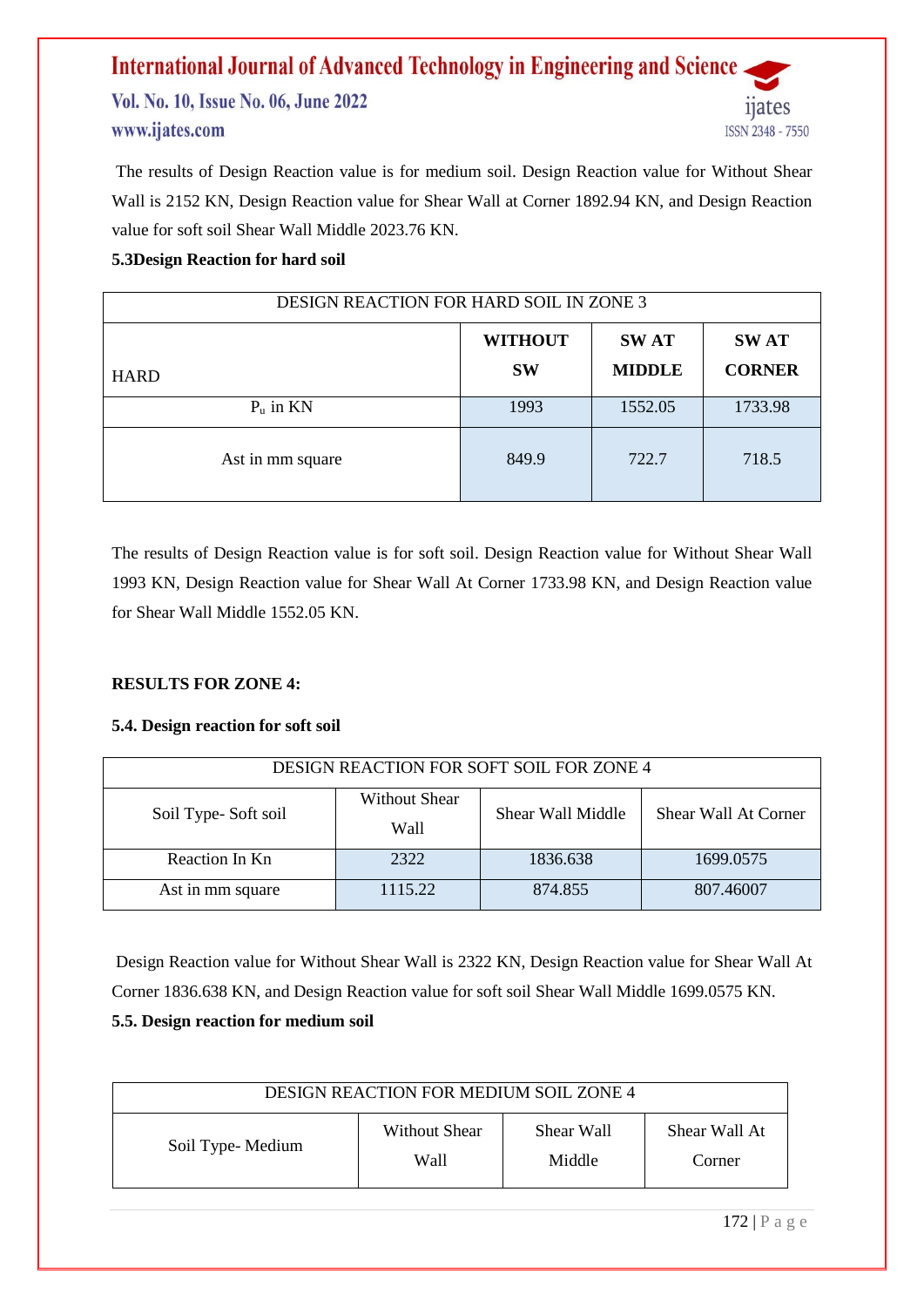Vol. No. 10, Issue No. 06, June 2022 www.ijates.com

| Reaction In Kn   | 1936.8  | 1609    | 1517.82 |
|------------------|---------|---------|---------|
| Ast in mm square | 774.663 | 640.626 | 603.564 |

Design Reaction value for Without Shear Wall is 1936.8 KN, Design Reaction value for Shear Wall At Corner 1517.82 KN, and Design Reaction value for soft soil Shear Wall Middle 2023.76 KN.

#### **5.6. Design reaction for hard soil**

| <b>DESIGN REACTION FOR HARD SOIL</b> |                              |                      |                         |  |
|--------------------------------------|------------------------------|----------------------|-------------------------|--|
| Soil Type-Hard                       | <b>Without Shear</b><br>Wall | Shear Wall<br>Middle | Shear Wall At<br>Corner |  |
| Reaction In Kn                       | 1793.7                       | 1473.88              | 1164.038                |  |
| Ast in mm square                     | 747.419                      | 608.269              | 478.1002                |  |

Design Reaction value for Without Shear Wall is 1793.7 KN, Design Reaction value for Shear Wall At Corner 1473.88KN, and Design Reaction value for soft soil Shear Wall Middle 1164.038 KN.

#### **RESULTS FOR ASYMMETRICAL BUILDING.**

#### **5.7. Design reaction for soft soil**

| DESIGN REACTION FOR SOFT SOIL FOR |                    |                   |                      |  |
|-----------------------------------|--------------------|-------------------|----------------------|--|
| Soil Type-Soft soil               | Without Shear Wall | Shear Wall Middle | Shear Wall At Corner |  |
| Reaction In Kn                    | 2664.7838          | 2413.6106         | 2286.1431            |  |
| Ast in mm square                  | 1209.619195        | 1091.5681         | 1032.00168           |  |

Design Reaction value for Without Shear Wall is 2664.7838 KN, Design Reaction value for Shear Wall At Corner 2286.1431 KN, and Design Reaction value for soft soil Shear Wall Middle 2413.6106 KN.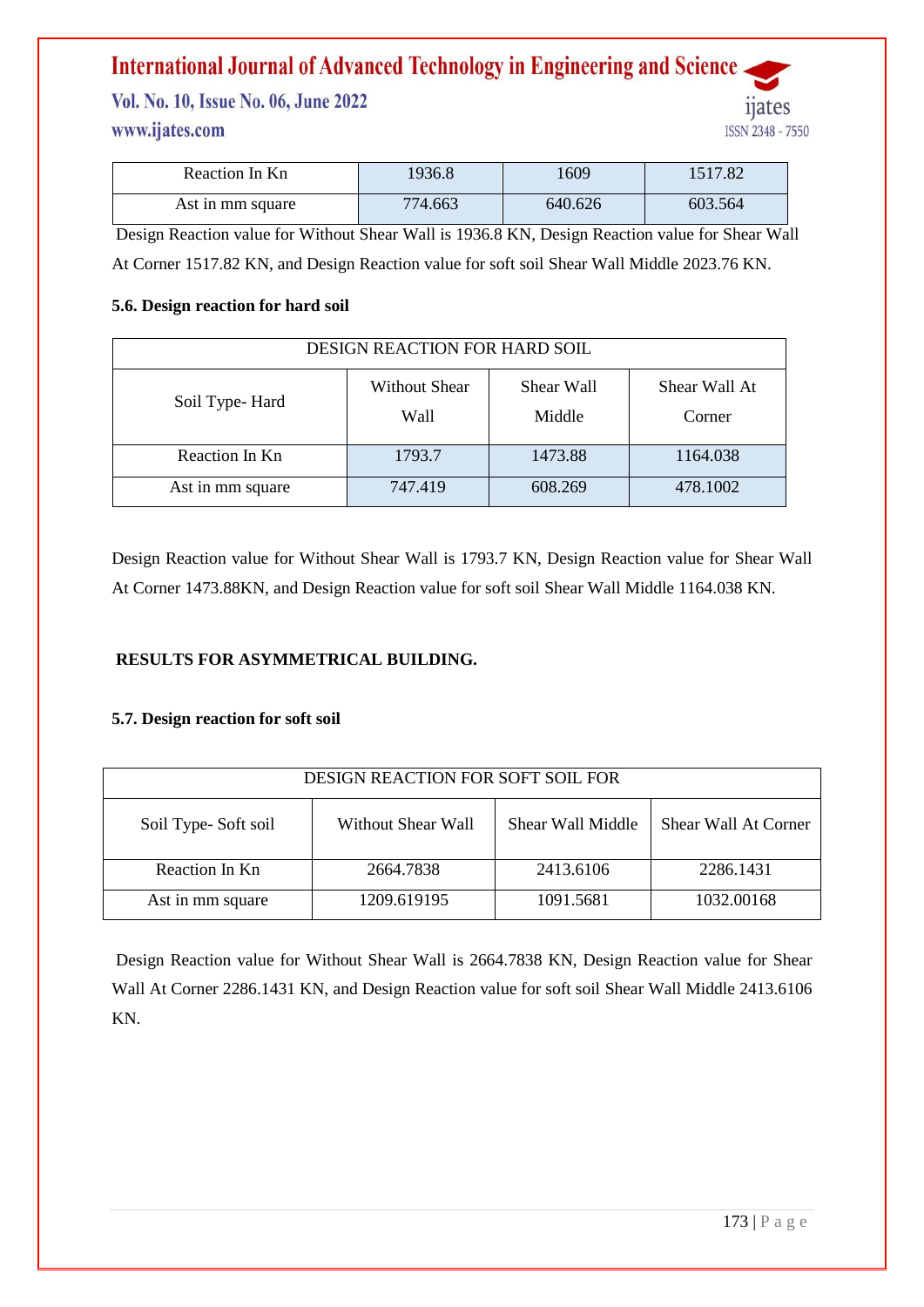Vol. No. 10, Issue No. 06, June 2022 www.ijates.com



#### **5.8. Design reaction for medium soil**

| DESIGN REACTION FOR MEDIUM SOIL |                    |                   |               |  |
|---------------------------------|--------------------|-------------------|---------------|--|
|                                 | Without Shear Wall | Shear Wall Middle | Shear Wall At |  |
| Soil Type-Medium                |                    |                   | Corner        |  |
| Reaction In Kn                  | 2258.419           | 2126.395          | 2039.588      |  |
| Ast in mm square                | 907.4054           | 852.7649          | 816.9524      |  |

Design Reaction value for Without Shear Wall is 2258.419 KN, Design Reaction value for Shear Wall At Corner 2039.588 KN, and Design Reaction value for soft soil Shear Wall Middle 2126.395 KN.

#### **5.9. Design reaction for hard soil**

| <b>DESIGN REACTION FOR HARD SOIL</b> |                        |                   |                      |
|--------------------------------------|------------------------|-------------------|----------------------|
| Soil Type-Hard                       | Without Shear<br>Wall- | Shear Wall Middle | Shear Wall At Corner |
| Reaction In Kn                       | 2015.61                | 1999.35           | 1677.8017            |
| Ast in mm square                     | 842.7391               | 835.7319          | 697.898436           |

Design Reaction value for Without Shear Wall is 2015.61 KN, Design Reaction value for Shear Wall. At Corner 1677.8017 KN, and Design Reaction value for soft soil Shear Wall Middle 1999.35 KN.

#### **VI. CONCLUSION**

Using the Etabs programme, a G+18-storey rectangular building with a 3 m floor-to-floor height was evaluated in zone III and zone IV. Rectangular and a asymmetric form of the plan. Static and dynamic wind and seismic forces have been analyzed for the structure. Structures have been designed for hard, medium, and soft soil conditions.

As seen from the tables above comparing the soil condition, Hard soil gives the lowest of the base reaction and lowest amount of steel required for the foundation of same building, so hard strata is more preferred for construction.

By comparing position of shear wall in their respective soil type category shear wall at corner gives the lowest base reaction and lowest amount of steel required.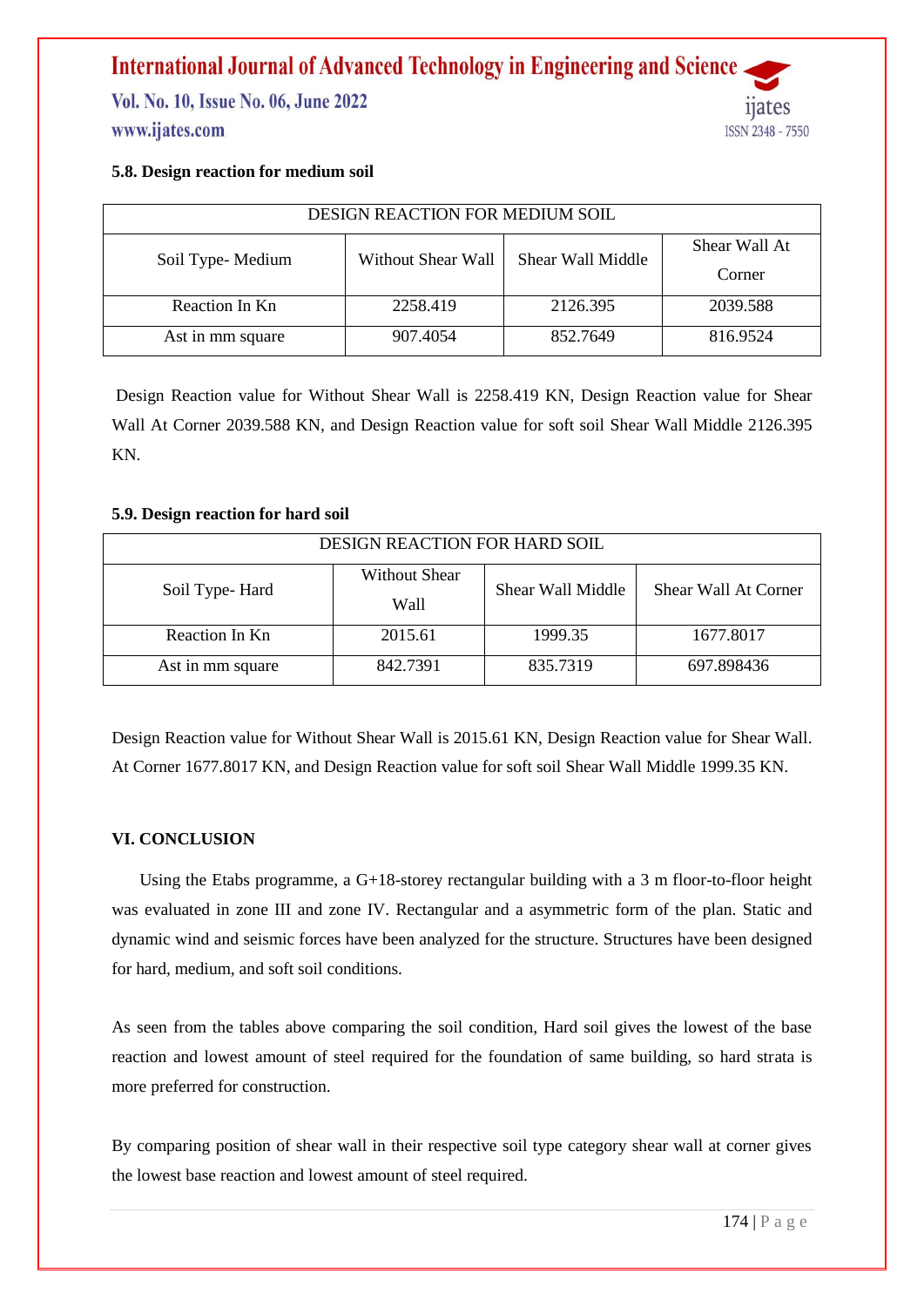Zone III has the less value of base reaction as compared to zone IV

In asymmetrical building due to asymmetry the torsion is induced and therefore the base reaction and the area of steel required also increased.

Shear wall increases the stiffness of the building and therefore for tall buildings shear wall is to be provided as it also takes care of storey drift.

#### **REFERENCES**

- 1. K. Vishnu Haritha ,Dr.I. Yamini Srivalli (2013)" Effect of Wind on Tall Building Frames Influence of Aspect Ratio"
- 2. B. Dean Kumar and B.L.P. Swami (2010) "Wind effects on tall building frames-influence of dynamic parameters"
- 3. Yin Zhou and Ahsan Kareem (1999) "Gust loading factors for design applications"
- 4. Wakchaure M. R., GawaliSayali (2015)"Effects of Shape on Wind Forces of High Rise Buildings Using Gust Factor Approach"
- 5. Mohammed Asim Ahmed, Moid Amir, SavitaKomur, VaijainathHalhalli (2015) "Effect of wind load on tall buildings in different terrain category"
- 6. Pahwa Sumit P, Devkinandan Prajapati, Utkarsh Jain (2017) "A Study of 30-Storey Dual System Building with Different Soil Conditions"
- 7. SangtianiSuraj, Simon J (2017) "Performance of tall buildings under Lateral loads with different type of Structural systems"
- 8. Umamaheshwara. B, Nagarajan.P (2016) "Design Optimization and Analysis of Shear Wall in High Rise Buildings Using ETABS"
- 9. Susheel S M, Sanjith J, Vidyashree B S , Ranjith A (2016) "Analysis of tall building in chikkamagaluru region"
- 10. M.Mallikarjun, Dr P V Surya Prakash (2016) "Analysis and design of a multi storied residential building of by using most economical column method"
- 11. Jadhav A. A., dr. Kulkarni, S. K. Galatage A. A. (2016) "Comparison of the effect of earthquake and wind loads on the performance of rc framed shear wall building with its different orientation"
- 12. K. Rama Raju, M.I. Shereef, Nagesh R Iyer, S. Gopalakrishnan (2013) "Analysis and design of rc tall building subjected to Wind and earthquake loads"
- 13. SinglaSarita, KaurTaranjeet, KalraMegha and Sharma Sanket (2012) "Behaviour of R.C.C.